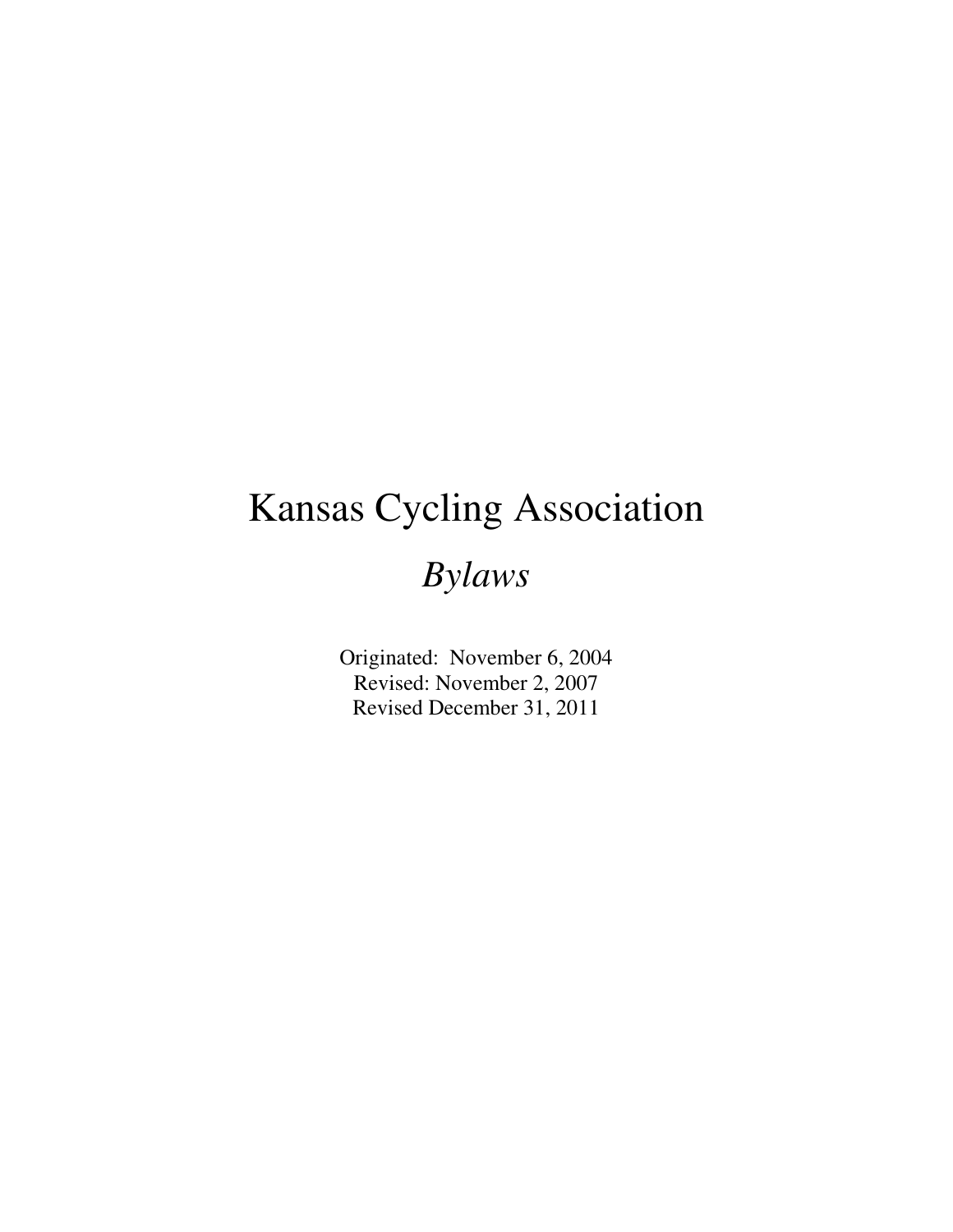#### **I. LEGAL NAME AND DESCRIPTION**

Our exact legal name is Kansas Cycling Association. Throughout these bylaws, "KCA" will be used to represent Kansas Cycling Association. The KCA is a state-incorporated, federally recognized tax exempt 501(c) 4 organization.

#### **II. MISSION STATEMENT**

KCA's mission is to promote and support bicycling at every level of the sport. The KCA enters into and implements certain legal contracts such as the Local Association Agreement on behalf of USA Cycling, Inc. (USAC). Our purposes are guided by:

- 1. Any Local Association Agreement with USAC,
- 2. The USAC rulebook,
- 3. Federal and state provisions regarding tax-exempt corporations, and
- 4. These bylaws.

#### **III. MEMBERSHIP**

Clubs/Event organizers are eligible to join the KCA by meeting all of the following:

- 1. Annually permit, promote and conduct a USAC race, or other USAC approved cycling event, in the State of Kansas through the KCA or in the State of Missouri in a county bordering Kansas.
- 2. Maintain Status as a USAC Club/Event Organizer in good standing with USAC and the KCA.
- 3. Remain in good standing, defined in "membership voting."

#### **IV. MEMBERSHIP VOTING**

KCA club member presidents or their designated representatives maintain good standing and the eligibility to vote by the following:

- 1. Promote at least one race or other USAC approved cycling event within the previous race season prior to a KCA vote.
- 2. Attending KCA regularly scheduled meetings, send a designee, or decline in advance.
- 3. Not have any outstanding USAC/KCA fees at time of voting.

KCA club members who do not host a race or other USAC approved cycling event within the previous calendar year, have not paid the USAC/KCA fees, do not attend KCA meetings, or do not inform the KCA in advance of their inability to attend a scheduled meeting may become ineligible for voting until good standing criteria is met.

Voting may be conducted electronically or in person at KCA meetings. A voting measure may be adopted when at least one-half of eligible KCA members have voted (a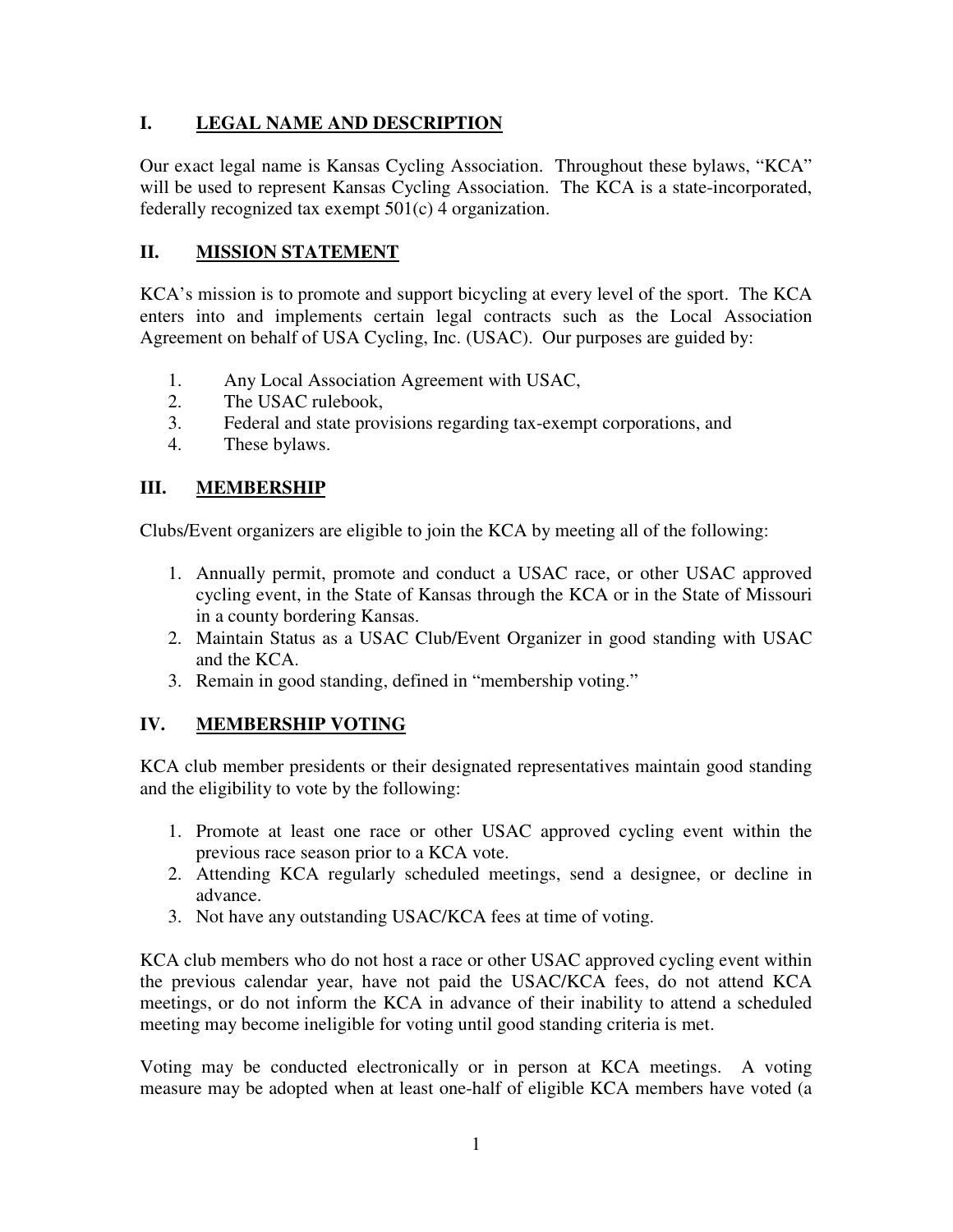quorum), and the vote itself secures at least 51% approval. Items for voting must be presented for review to KCA members at least 10 days prior to the voting date.

#### V. **KCA GOVERNMENT**

- a. The KCA is governed by a Board of Directors (Board). The number of directors shall be no less than five (5) and no more than nine (9). Members are elected to serve two (2) year terms, with no term limits.
- b. Directors shall be individuals that are in good standing with USAC, hold a current USAC license (e.g., rider, official, coach or mechanic), and reside in Kansas or a county in Missouri bordering Kansas.
- c. Election of Directors shall occur at the annual meeting of the membership from nominations by KCA voting members in good standing or by self-nomination.
- d. The Board of Directors shall appoint officers after the Board is elected at the annual meeting. The officers may consist of a President, Permit Coordinator, Secretary, Upgrade Coordinator, Equipment Coordinator, Media and Communications Coordinator, Race Calendar Coordinator, Junior Coordinator, Official's Coordinator, State Championships and Series Coordinator, and Treasurer. Any Board members not appointed as an officer shall serve in an "at large" capacity. A director may hold more than one office.
- e. The Board meetings shall be held at times specified necessary by resolution of the Board. A minimum of four meetings per year, with at least two meetings open to KCA membership shall be held. Roberts Rules of Order shall be the rules of procedure at all meetings of the KCA and its Board of Directors and committees, unless the Law, these bylaws or Board policy provides differently.
- f. The Board will conduct both open sessions that allow KCA members to offer opinions and input on items for Board resolution, and closed sessions as deemed appropriate by the Board.
- g. The Board shall be responsible for the management of property and business of the KCA.
- h. The Board President shall sign the Local Association Agreement as a representative of the Board. The Board as a whole is responsible for the implementation of the Local Association Agreement.
- i. The Board will create an annual strategic plan, identifying goals and objectives for the KCA to meet on an annual basis. The strategic plan shall, at a minimum, include the essential elements of the USAC Local Association Agreement.
- j. KCA Board and KCA Members that have been selected by the Board may be fully or partially reimbursed for expenses accumulated while conducting KCA approved business in accordance with KCA Board guidelines.
- k. Any member of the Board can be removed before the annual election by a quorum vote (as defined in section IV) of the KCA voting membership.
- l. Any vacancy in the office of a Board officer shall be filled for the unexpired term by the Board at any regular meeting. A special meeting by the Board may be called for this purpose.
- m. After the Board has been selected by the membership, the Board convenes and selects the officers. The duties of the officers include but are not limited to: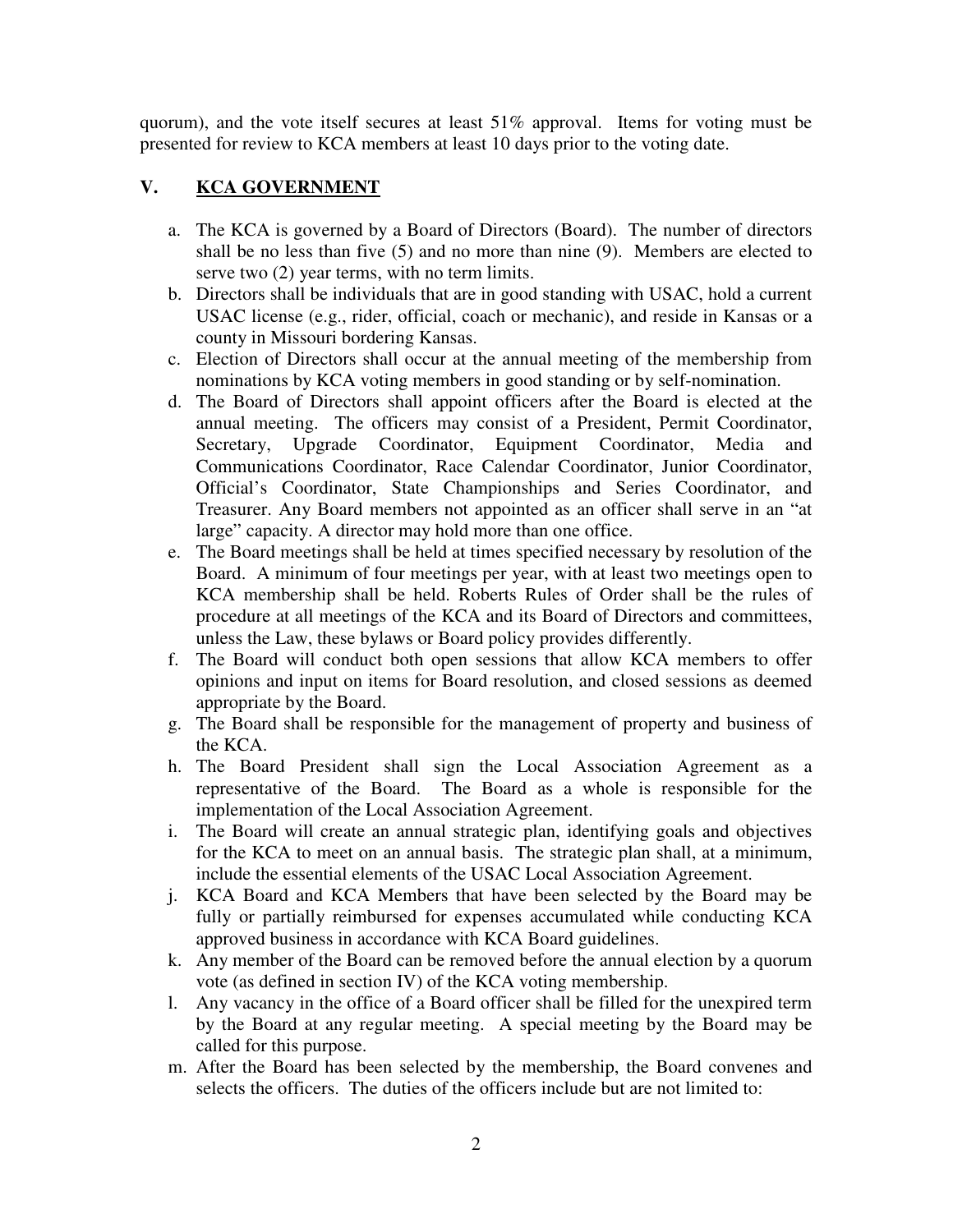**President** – The President shall preside at all meetings of the Board of Directors and of the membership; shall serve as ex-officio with vote on all standing committees; shall conduct the general and active management of the business of the organization and shall see that all orders and resolutions of the Board are carried out. The President's duties will also consist of, but not be limited to, enforcing KCA rules, working with the Board to develop committees and/or special positions (i.e., webmaster), acting as a liaison between clubs and governing body representatives when necessary, negotiating corporate sponsorship for KCA, and seeking new ways to improve amateur cycling in Kansas. The President will act as or may appoint a representative to the officials and promoters to schedule, communicate and oversee. The President will act as a leader and if necessary, spokesman for the KCA.

**Permit Coordinator** – The Permit Coordinator will review and approve permit applications for USAC sanctioned events in Kansas.

**Secretary** – The secretary will record the minutes of KCA meetings, and record the results of votes taken at meetings and online. Additionally, the Secretary will be responsible for the safekeeping and storing of KCA documents.

**Upgrade Coordinator** – The Upgrade Coordinator is responsible for evaluating and managing all upgrade and downgrade requests. This position will also observe race results and communicate with racers if a discussion regarding an upgrade is warranted based on their race results.

**Equipment Coordinator** – The Equipment Coordinator is responsible for KCA equipment procurement, maintenance and use.

**Media and Communications Coordinator** – The Media and Communications Coordinator will serve as the KCA media relations contact and publicist for the KCA via the KCA website and through periodic press releases to local and regional print and broadcast media. This position will also communicate with the KCA membership via email and social media as approved by the Board. This position will develop, maintain and enhance the KCA Hall of Fame section of the KCA web site.

**Official's Coordinator** – The Official's Coordinator shall develop and maintain the KCA race roster for officials; recruit and coordinate officials for all races on KCA calendar; mediate between promoters and officials regarding expectations, costs, etc.; recruit and develop new officials; mentor new and existing officials; communicate with officials re officiating rule updates, races, etc.; officiate and observe officiating at races throughout the racing season; mediate between officials if conflicts develop; communicate with USAC re officiating rules and confirm correctness of officiating decisions made by KCA officials, as necessary; communicate with officials in other states regarding their programs and sharing of best practices; coordinate mentoring program that assigns new officials to veteran officials; develop official's clinics for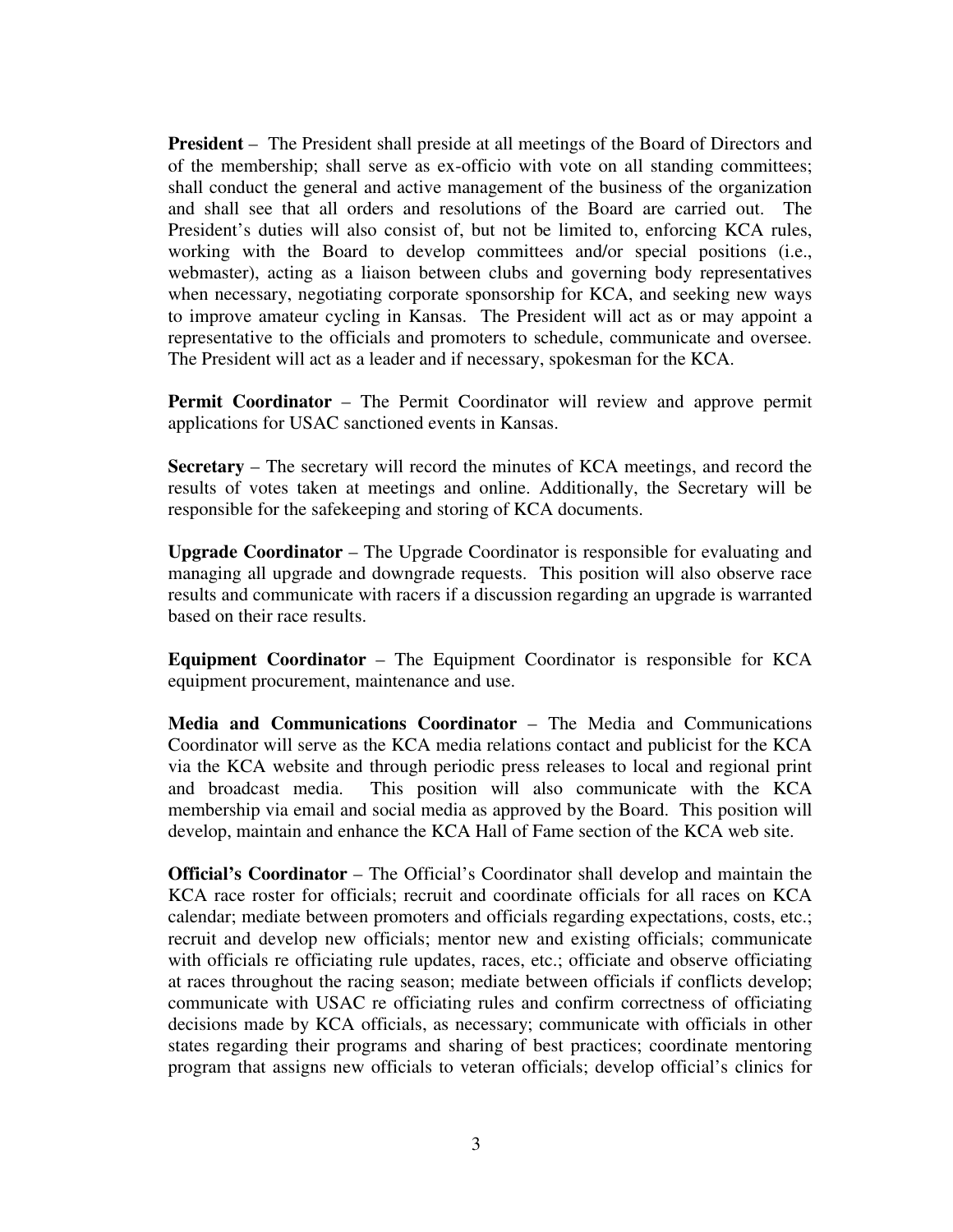new and existing officials; and develop and update KCA web site official's information.

**Junior Coordinator** – The Junior Coordinator shall serve as the liaison between the Board and juniors holding USAC licenses; and develop recruitment, training and racing opportunities for juniors.

**State Championships and Series Coordinator** – The State Championships and Series Coordinator develops the state race documents (RFPs for State Championships and KBAR, KBAT, KBCXR and KBCXT rules), develops the state championships and series calendars, tracks the champions and series points, posts championships and series information to KCA web site, posts champions and series winners to KCA web site, procures state medals and other awards and presents awards at annual awards banquet.

**Race Calendar Coordinator** – The Race Calendar Coordinator works with KCA and other state's promoters to develop annual race calendar; posts the calendar and updates on the KCA web site; updates calendar throughout year; and attempts to resolve date conflicts between promoters.

**Treasurer** – The Treasurer shall keep and receive the funds of the organization and shall place the same in such depositories as may be designated by the Board of Directors. Funds of the organization may be disbursed or paid out on the organization's behalf on the signature of such person or persons, and in such manner as the Board of Directors may from time to time designate. The Treasurer shall keep or cause to be kept such book or books, setting forth a true record of the receipts, expenditures, assets, liabilities, losses and gains of the organization as are in accord with good accounting practice and procedure or as may be designated by the Board. The Treasurer shall invoice and collect KCA surcharges on races promoted in Kansas and promoted in Missouri and utilizing KCA equipment. The Treasurer shall prepare and submit to the IRS and USAC all financial reports and IRS filings required by the IRS and the Local Association Agreement between USAC and the Board.

**The remaining directors are considered "At Large" – Duties will consist of work** within committees as directed by the Board. The At Large Directors may be asked to assume the duties of an officer if the officer is unable to complete their term for any reason.

#### **VI**. **EVENT SCHEDULING**

Following a completed bid process as laid out by the Board, the KCA will announce the dates of the Kansas State Championship events pertinent to Kansas racing as required by the USAC Local Association Agreement. KCA will publish a tentative race schedule of Kansas events forecast through the upcoming race season and attempt to mediate dating conflicts with promoters.